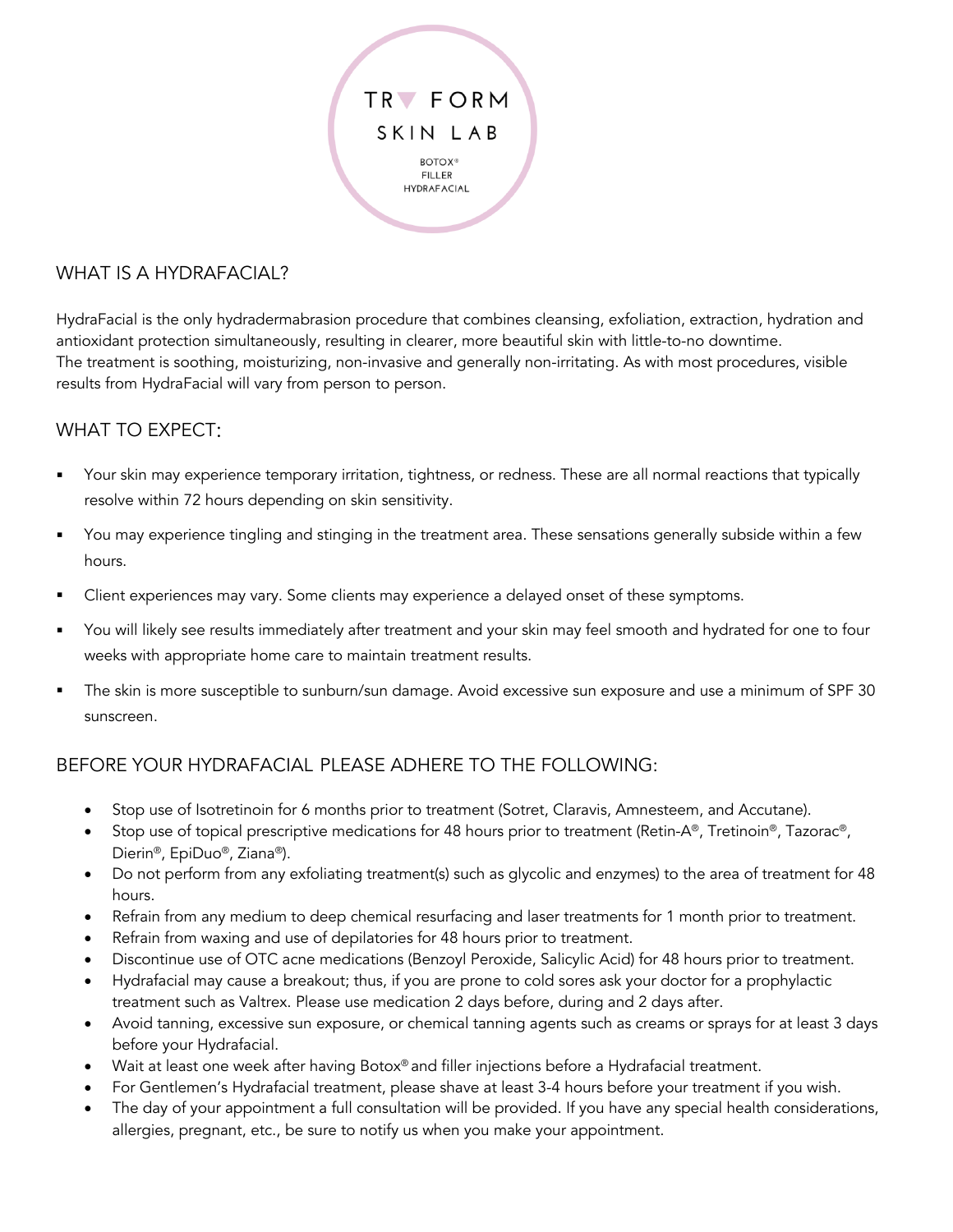### POST-TREATMENT CARE AND EXPECTATIONS:

- Following your treatment, the skin will be freshly exfoliated and exposed; please avoid sunbathing for at least 48 hours (we recommend this indefinitely) to prevent UV rays from damaging your skin which diminishes the benefits of Hydrafacial treatments. Clients who absolutely cannot avoid sun exposure should use a broadspectrum sunscreen with an SPF 30 or higher to maintain your improved skin.
- Botox and fillers may be given 1 week after your Hydrafacial treatment.
- Waxing and depilatories can be resumed in 48 hours.
- Avoid heat (hot showers, sauna, and intense cardio) for 24 hours.
- Face should remain makeup free until the following morning for best results as this will allow the skin to breathe, but makeup can be applied.
- Resume topical prescriptive medications in 48 hours.

## Maintain your skin health by following the below recommendations

- 
- 
- 
- Exercise regularly Get plenty of sleep Avoid smoking
- **Drink plenty of water** Eat a balanced diet Take a daily vitamin
	- -
- -

## • Avoid tanning beds • Minimize alcohol consumption • Manage daily stress

# Do you have any of the following?\*

| ٠ |                                                                                  | $\Box$ Yes $\Box$ No |
|---|----------------------------------------------------------------------------------|----------------------|
| ٠ |                                                                                  | _⊡Yes □No            |
| ٠ |                                                                                  | _⊡Yes ⊡No            |
| ٠ |                                                                                  | _⊡Yes □No            |
| ٠ | Skin conditions such as eczema, dermatitis, or rashes __________________________ | _⊡Yes □No            |
| п |                                                                                  | _⊡Yes ⊡No            |
| ٠ |                                                                                  | _⊡Yes □No            |
| ٠ |                                                                                  | _⊡Yes ⊡No            |
| ٠ |                                                                                  | _⊡Yes ⊡No            |
| ٠ |                                                                                  | _⊡Yes □No            |
| ٠ | Neurological disorders such as epilepsy (LED Lights) ___________________________ | _⊡Yes ⊡No            |
| п |                                                                                  |                      |
| ٠ |                                                                                  | ⊡Yes □No             |
| ٠ |                                                                                  | _⊡Yes ⊡No            |
| ٠ |                                                                                  | $\Box$ Yes $\Box$ No |
| ٠ |                                                                                  | $\Box$ Yes $\Box$ No |
|   |                                                                                  |                      |

\*Saying yes does not preclude you from receiving treatments.

## Have you recently?

| ■ Used Accutane, topical medications or antibiotics    | $\Box Y$ es $\Box$ No |
|--------------------------------------------------------|-----------------------|
| Had aesthetic fillers, injectables or laser treatments | $\Box Y$ es $\Box$ No |